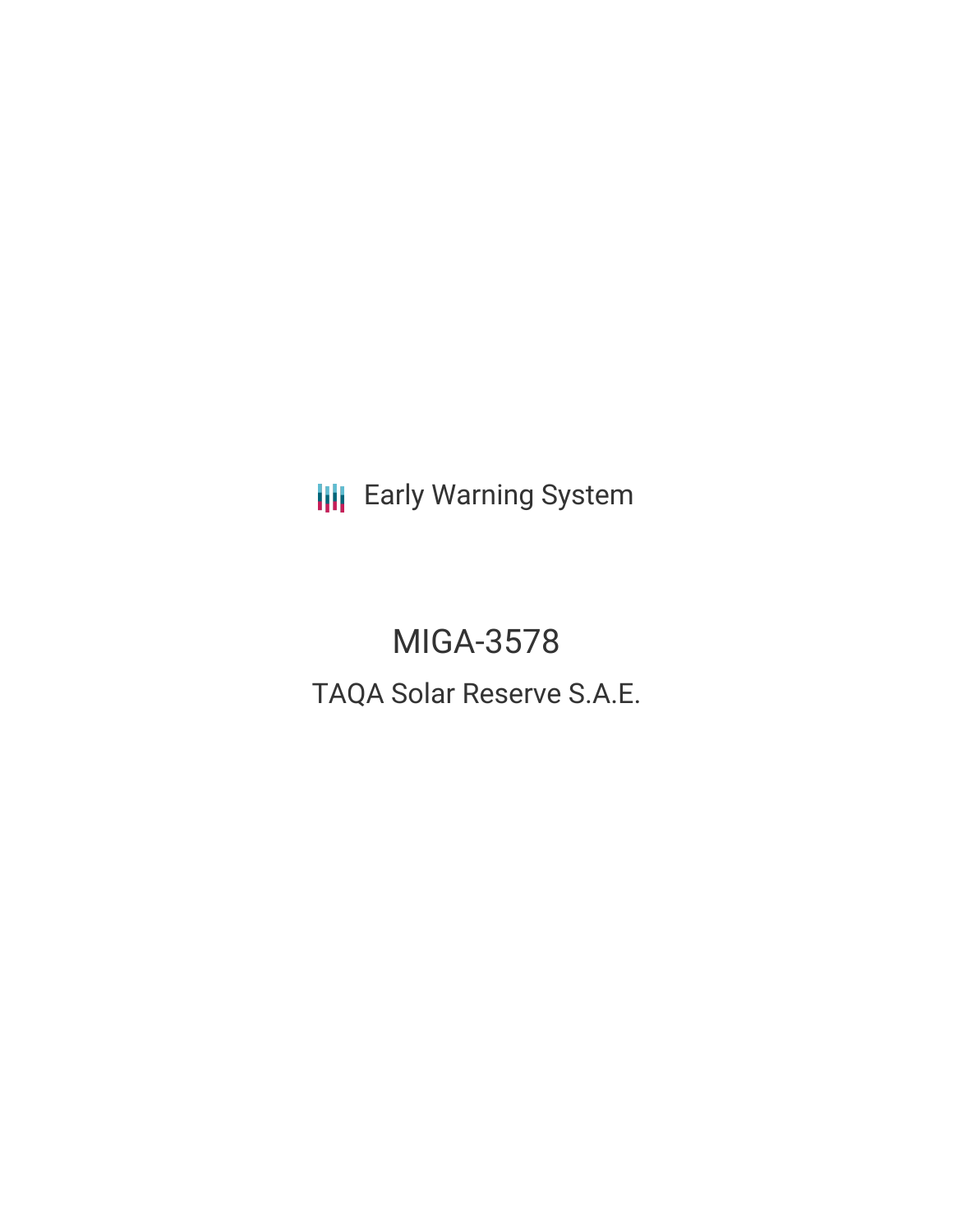

# **Quick Facts**

| <b>Countries</b>               | Egypt                                           |
|--------------------------------|-------------------------------------------------|
| <b>Financial Institutions</b>  | Multilateral Investment Guarantee Agency (MIGA) |
| <b>Status</b>                  | Proposed                                        |
| <b>Bank Risk Rating</b>        | B                                               |
| <b>Voting Date</b>             | 2017-09-20                                      |
| <b>Borrower</b>                | ib vogt GmbH                                    |
| <b>Sectors</b>                 | Energy                                          |
| <b>Investment Amount (USD)</b> | \$10.00 million                                 |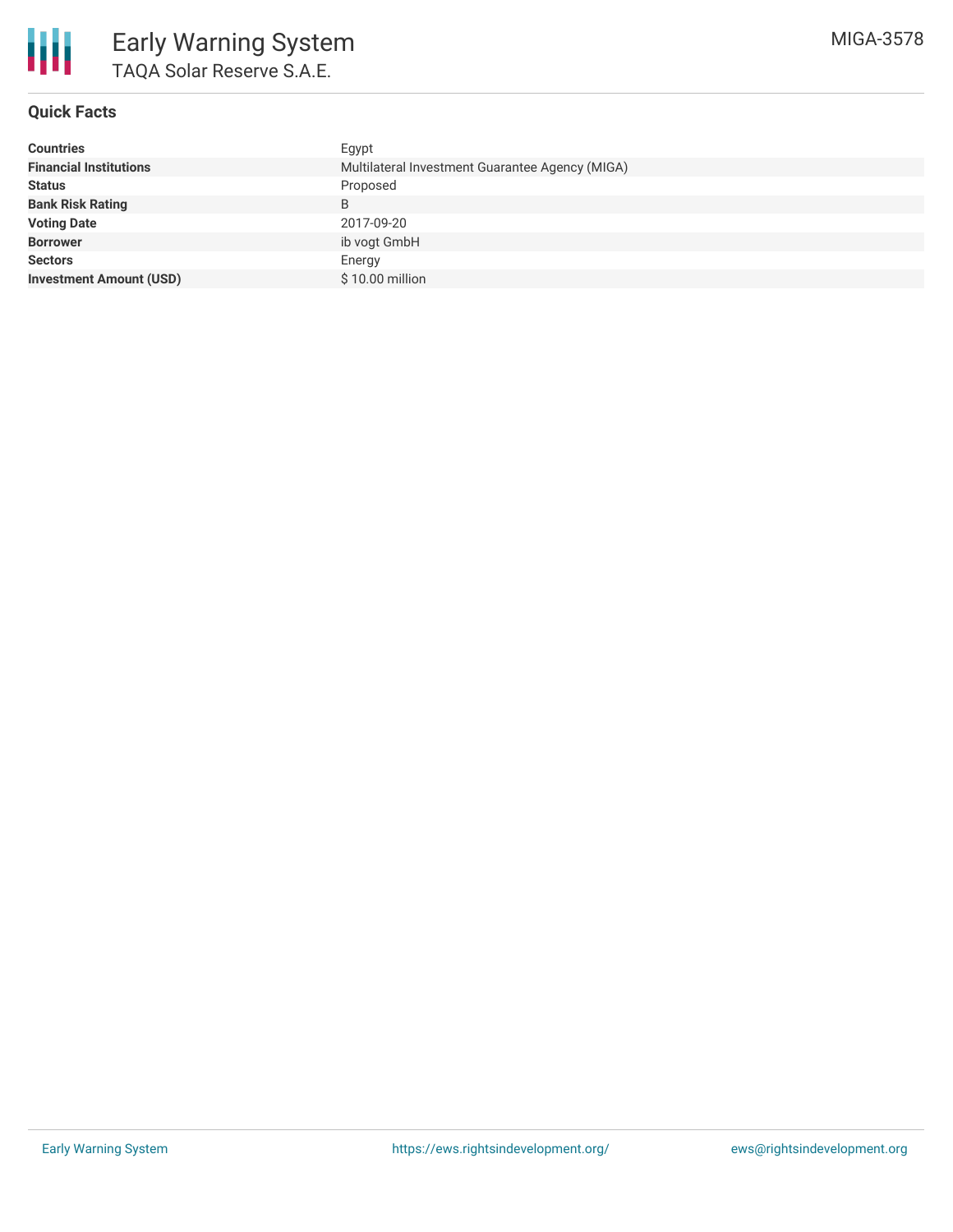## **Project Description**

This summary describes a proposed investment by ib vogt GmbH of Germany into TAQA Solar Reserve S.A.E. The investor has applied for a MIGA guarantee of US\$10.0 million for up to 20 years against the risks of Transfer Restriction and Inconvertibility, Expropriation, War and Civil Disturbance, and Breach of Contract.

The project is part of Egypt's Feed-in-Tariff Round Two program. It consists of the design, development, construction, operation and maintenance of a greenfield solar IPP facility with installed capacity of 50 MW located in the Benban solar PV park in the Aswan Governorate of Egypt. Egypt needs additional power generation capacity to meet growing energy demands and support economic growth along with private sector development. Despite hydrocarbon production and significant new gas discoveries, Egypt is a net importer of fossil fuels, which account for over 90% of its power generation. The project will add generation capacity, diversify the power generation mix, increase self-sufficiency, and reduce dependence on fossil-fuel imports. The project will help protect Egypt's economy from fluctuations in oil and gas prices, and reduce carbon emissions by producing emission-free power, in alignment with the goals of the Paris Agreement.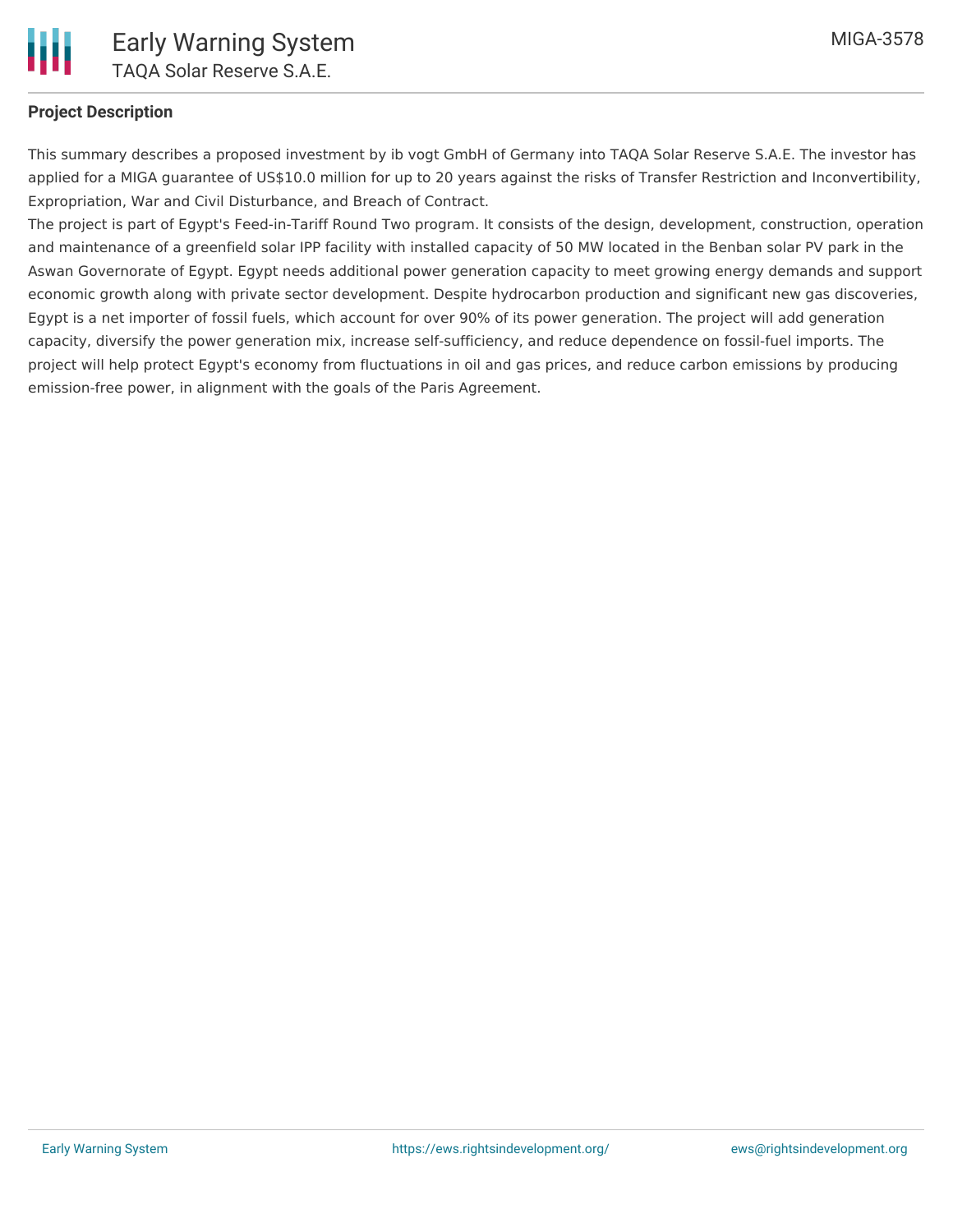

### **Investment Description**

Multilateral Investment Guarantee Agency (MIGA)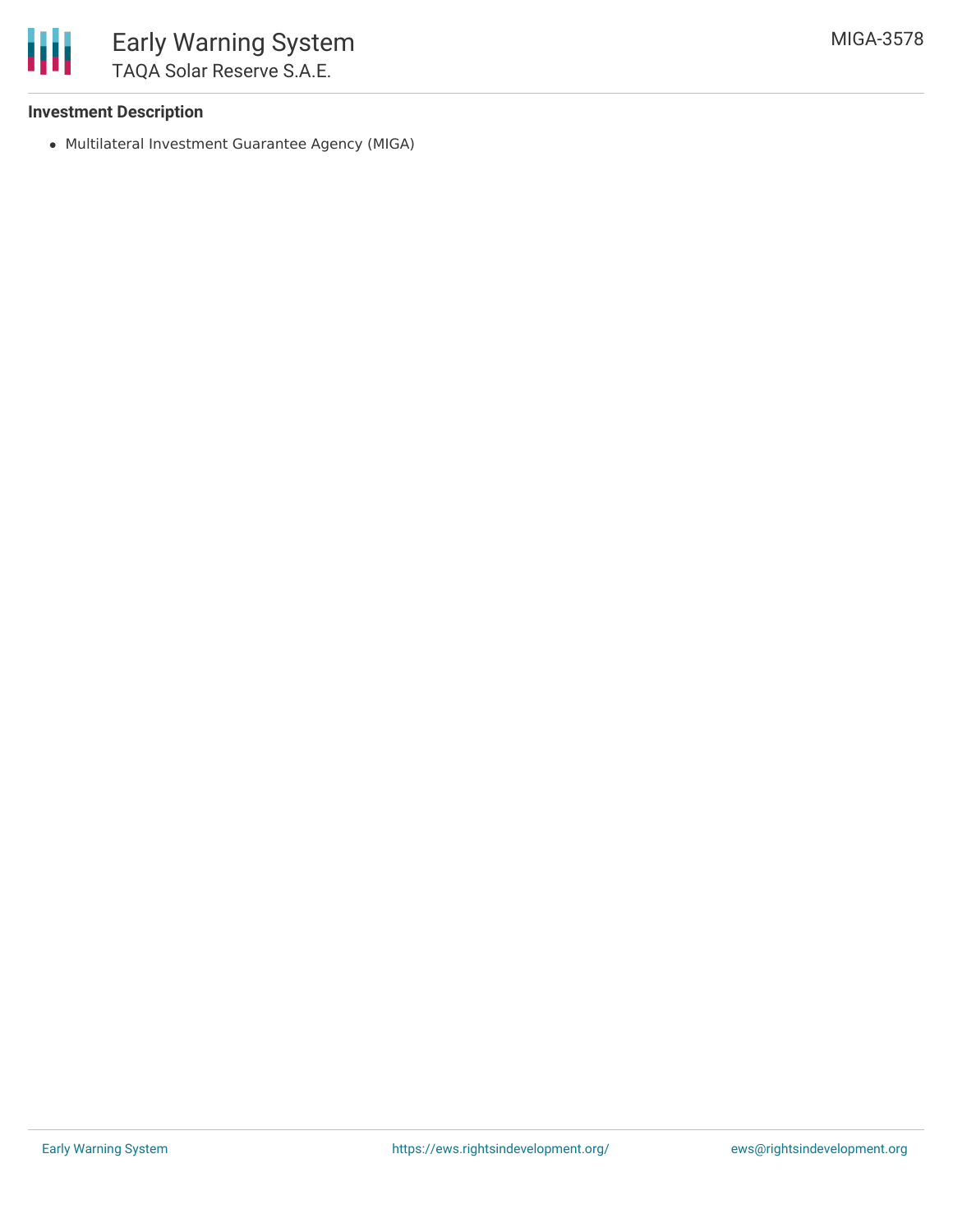

## **Contact Information**

ACCOUNTABILITY MECHANISM OF MIGA

The Compliance Advisor Ombudsman (CAO) is the independent complaint mechanism and fact-finding body for people who believe they are likely to be, or have been, adversely affected by an IFC or MIGA- financed project. If you submit a complaint to the CAO, they may assist you in resolving a dispute with the company and/or investigate to assess whether the IFC is following its own policies and procedures for preventing harm to people or the environment. If you want to submit a complaint electronically, you can email the CAO at CAO@worldbankgroup.org. You can learn more about the CAO and how to file a complaint at http://www.cao-ombudsman.org/